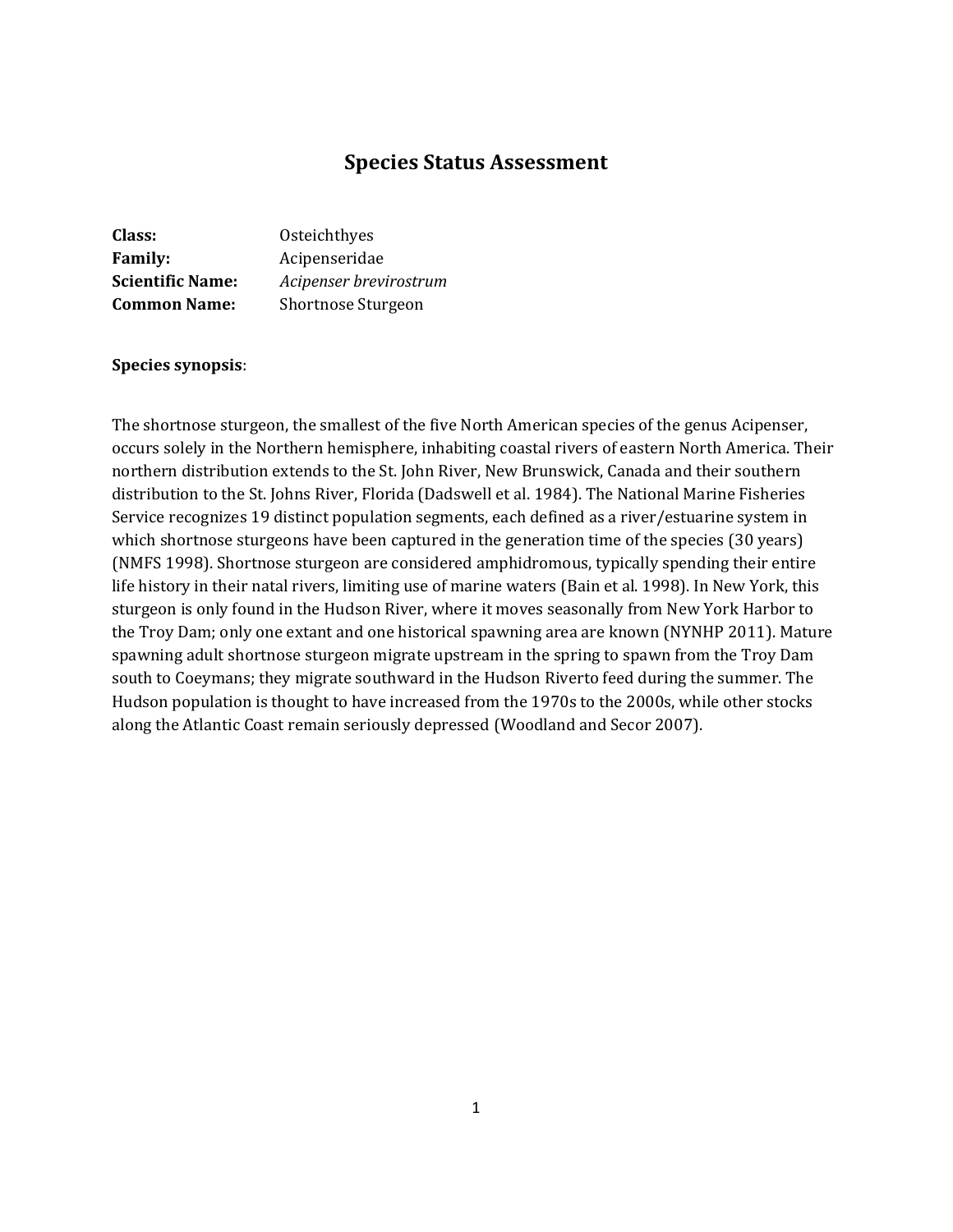#### **I. Status**

### **a. Current and Legal Protected Status**

- **i. Federal \_\_\_\_ \_**\_Endangered **\_\_\_\_\_\_\_\_\_\_\_\_\_\_\_\_\_Candidate? \_\_\_\_**No**\_\_\_**
- **ii. New York \_\_\_\_\_** Endangered; SGCN

#### **b. Natural Heritage Program Rank**

- **i. Global \_\_\_\_\_\_\_\_**G3**\_\_\_\_\_\_\_\_\_\_\_\_\_\_\_\_\_\_\_\_\_\_\_\_\_\_\_\_\_\_\_\_\_\_\_\_\_\_\_\_\_\_\_\_\_\_\_\_\_\_\_\_\_\_\_\_\_\_**
- **ii. New York \_\_\_\_\_\_\_\_** S1**\_\_\_\_\_\_\_\_\_\_\_\_\_\_\_\_\_ Tracked by NYNHP?** \_\_\_Yes**\_\_\_\_\_**

## **Other Rank:**

**NatureServe Status:** G3 **U.S. Endangered Species Act (USESA):** LE: Listed endangered (11Mar1967) **Canadian Species at Risk Act (SARA) Schedule 1/Annexe 1 Status:** SC (05Mar2009) **Committee on the Status of Endangered Wildlife in Canada (COSEWIC):** Special Concern (05May2005) **Convention on International Trade in Endangered Species Protection Status (CITES):** Appendix I **IUCN Red List Category:** VU - Vulnerable

**American Fisheries Society Status:** Endangered (01Aug2008)

### **Status Discussion:**

Shortnose sturgeons in the Hudson River are becoming more common since being placed on the Endangered Species List in 1967. The Hudson River population is currently considered stable at a high level and is in a stable habitat with an excellent estimated viability (Bain et al. 2008). The single occurrence in New York will continue to face some threats, and the New York Natural Heritage Program states that the S1 rank is still appropriate (NYNHP 2011). Woodland and Secor (2007) indicated that high recruitments from 1986 through 1992 are likely contributing to the increase in Hudson River shortnose sturgeon.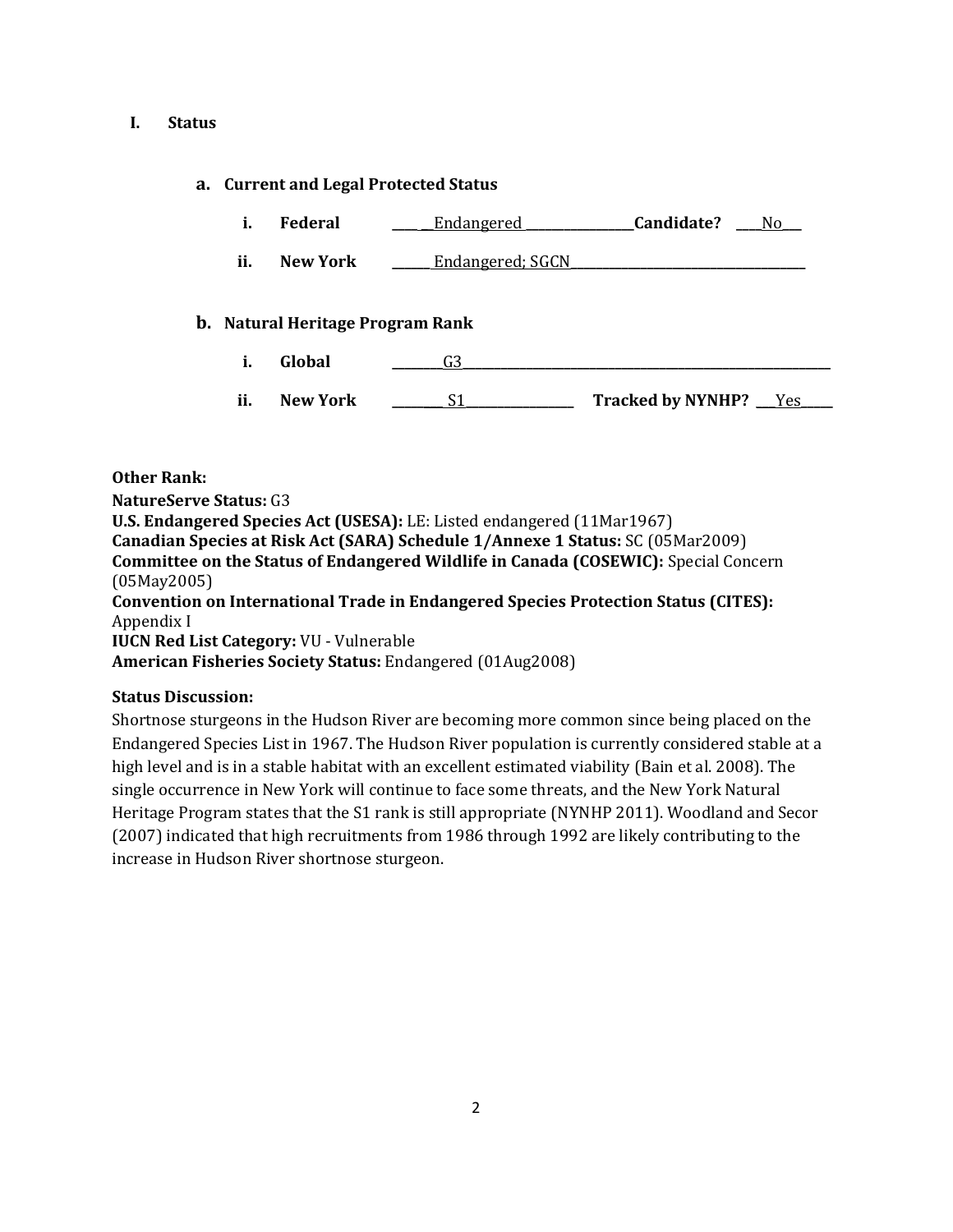# **II. Abundance and Distribution Trends**

# **a. North America**

**b. Regional**

|             | i. Abundance                     |                                                                                                                                                                     |                       |
|-------------|----------------------------------|---------------------------------------------------------------------------------------------------------------------------------------------------------------------|-----------------------|
|             |                                  | ___ declining ____ increasing ___ X_ stable ___ unknown                                                                                                             |                       |
|             | ii. Distribution:                |                                                                                                                                                                     |                       |
|             |                                  |                                                                                                                                                                     |                       |
|             |                                  | Time frame considered: 1967-2007                                                                                                                                    |                       |
| b. Regional |                                  |                                                                                                                                                                     |                       |
|             | i. Abundance                     |                                                                                                                                                                     |                       |
|             |                                  |                                                                                                                                                                     |                       |
|             | ii. Distribution:                |                                                                                                                                                                     |                       |
|             |                                  |                                                                                                                                                                     |                       |
|             |                                  | Regional Unit Considered: Northeast National Processors Analysis Regional Unit Considered: National According<br>Time Frame Considered: 1970s-present 1970s-present |                       |
|             | c. Adjacent States and Provinces |                                                                                                                                                                     |                       |
|             |                                  | CONNECTICUT Not Present ______                                                                                                                                      | <b>No data</b> ______ |
|             | i. Abundance                     |                                                                                                                                                                     |                       |
|             |                                  | ___ declining ___ increasing ___ <i>X_</i> stable ___ unknown                                                                                                       |                       |
|             | ii. Distribution:                |                                                                                                                                                                     |                       |
|             |                                  | __declining ___ increasing ___ X_stable ___unknown                                                                                                                  |                       |
|             |                                  | Time frame considered: 1976-2003                                                                                                                                    |                       |
|             |                                  |                                                                                                                                                                     |                       |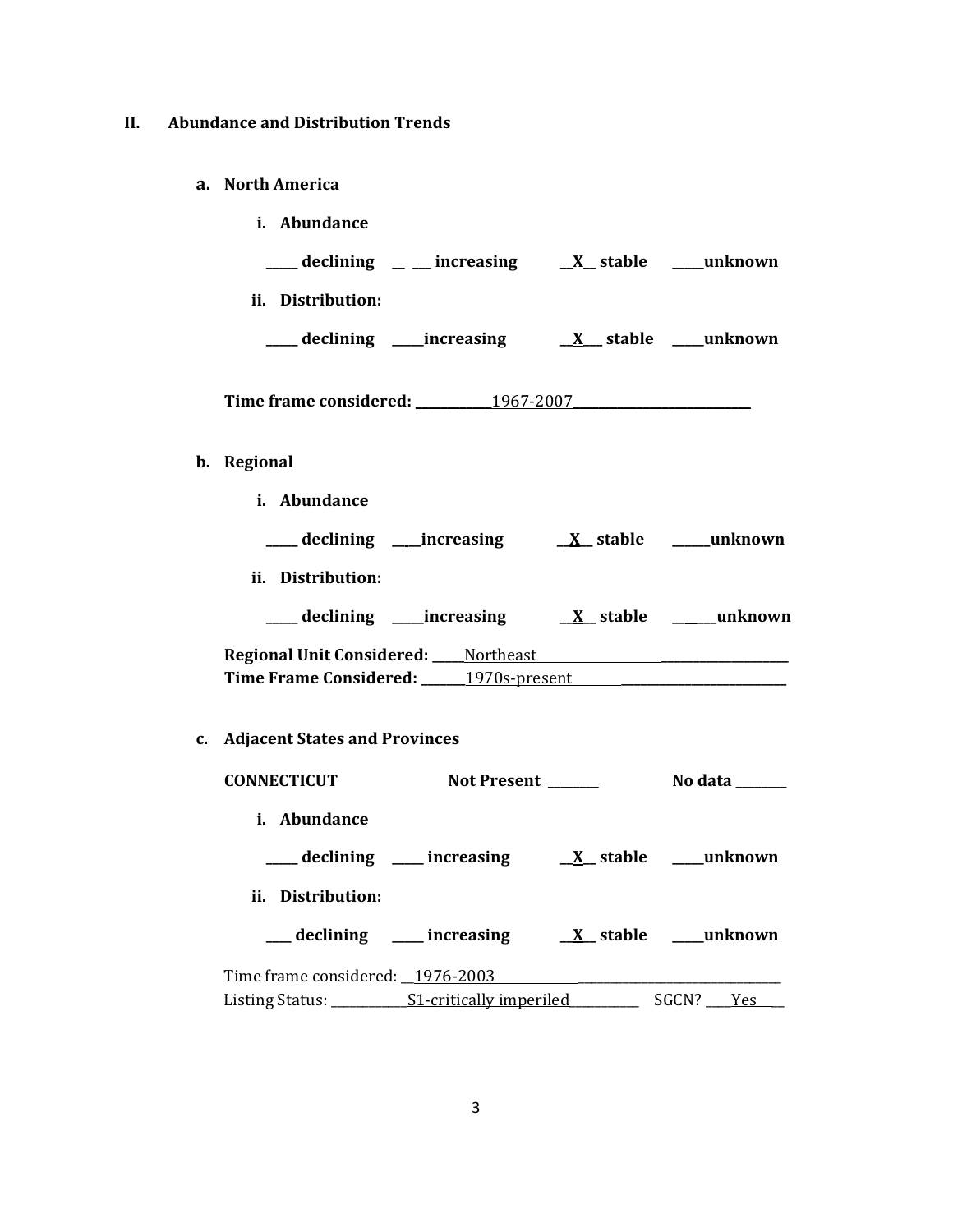| <b>MASSACHUSETTS</b> |                                                                                                                                         |                             |
|----------------------|-----------------------------------------------------------------------------------------------------------------------------------------|-----------------------------|
| i. Abundance         |                                                                                                                                         |                             |
|                      | $\underline{X}$ declining ___ increasing ___ stable ___ unknown                                                                         |                             |
| ii. Distribution:    |                                                                                                                                         |                             |
|                      | $\frac{1}{\sqrt{1-x^2}}$ declining $\frac{1}{\sqrt{1-x^2}}$ increasing $\frac{1}{\sqrt{1-x^2}}$ stable $\frac{1}{\sqrt{1-x^2}}$ unknown |                             |
|                      | Time frame considered: 1989-1990                                                                                                        |                             |
|                      |                                                                                                                                         |                             |
| <b>NEW JERSEY</b>    |                                                                                                                                         |                             |
| i. Abundance         |                                                                                                                                         |                             |
|                      | ___ declining ___ increasing ___ X_ stable ___ unknown                                                                                  |                             |
| ii. Distribution:    |                                                                                                                                         |                             |
|                      |                                                                                                                                         |                             |
|                      | Time frame considered: 1981-2004                                                                                                        |                             |
|                      |                                                                                                                                         |                             |
| <b>ONTARIO</b>       | Not Present $X_{\text{max}}$                                                                                                            | No data ______              |
| <b>PENNSYLVANIA</b>  | Not Present _______                                                                                                                     | No data ______              |
| i. Abundance         |                                                                                                                                         |                             |
|                      |                                                                                                                                         |                             |
| ii. Distribution:    |                                                                                                                                         |                             |
|                      |                                                                                                                                         |                             |
|                      |                                                                                                                                         |                             |
|                      | Listing Status: Endangered, S1-Immediate concern ______ SGCN? __ Yes                                                                    |                             |
|                      |                                                                                                                                         |                             |
| <b>QUEBEC</b>        |                                                                                                                                         | Not Present $X$ No data $X$ |
| <b>VERMONT</b>       | Not Present <u>X</u>                                                                                                                    | No data ______              |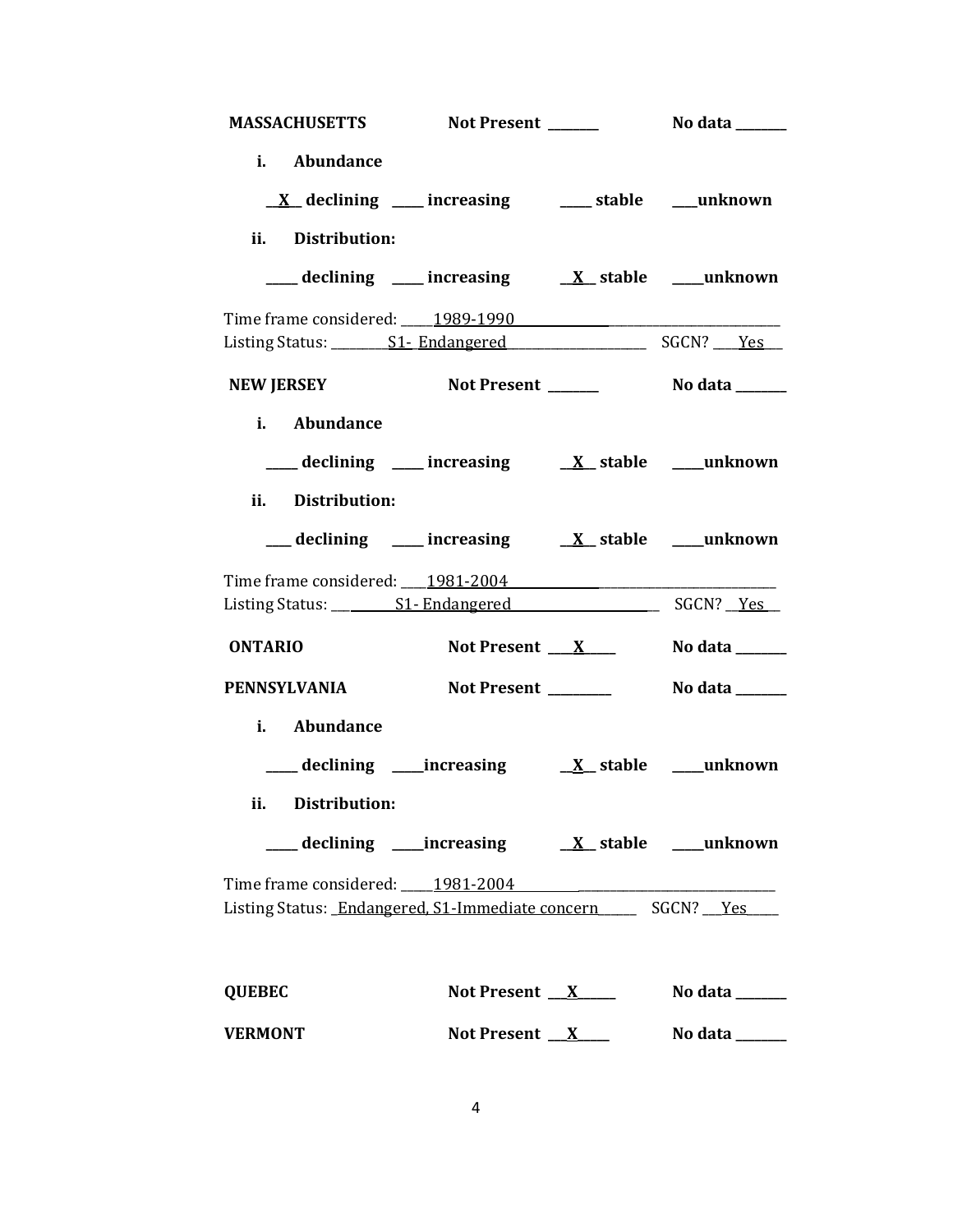| d. NEW YORK |               |                                                           | No data |
|-------------|---------------|-----------------------------------------------------------|---------|
| i.          | Abundance     |                                                           |         |
|             |               | ___ declining <u>X</u> increasing ___ stable ___ unknown  |         |
| ii.         | Distribution: |                                                           |         |
|             |               | declining ____ increasing _____ x__ stable ______ unknown |         |
|             |               | Time frame considered: _______1967-2007                   |         |

### **Monitoring in New York.**

Cornell University completed studies from 1993-1997 and the New York Natural Heritage Program(NYNHP) currently tracks shortnose sturgeon. Spawning shortnose sturgeon were last surveyed by Woodland and Secor (2007) in 2003-2004. NYSDEC conducts a juvenile Atlantic sturgeon abundance survey early each spring; shortnose sturgeon are regularly caught as incidental bycatch. NYSDEC initiated a sonic tracking survey of shortnose in 2012 and will continue to tag fish in 2013 (K. Hattala, personal communication).

#### **Trends Discussion:**

The Hudson River population was first estimated by a mark-and-recapture study performed in 1979 and 1980, with an adult spawning population estimated at 13,000 fish (Dovel et al. 1992). Assuming that females spawn once every three years, the total spawning population was estimated to be 30,311 (NMFS 2010). In 1998, Bain et al. (1998a) estimated that the spawning population consisted of about 38,000 adults. Bain et al. (2007) estimated the entire population to be at 61,057 shortnose sturgeon 1 year or older based on data collected from 1994 through 1997. This riverwide population abundance level is twice as high as the total population estimated in the 1970s. Bain et al. (2007) also suggested there were about 4,349 juveniles in the population during the study, about 4% of the population, but there was no evidence to suggest that this population dominated by adults is abnormal.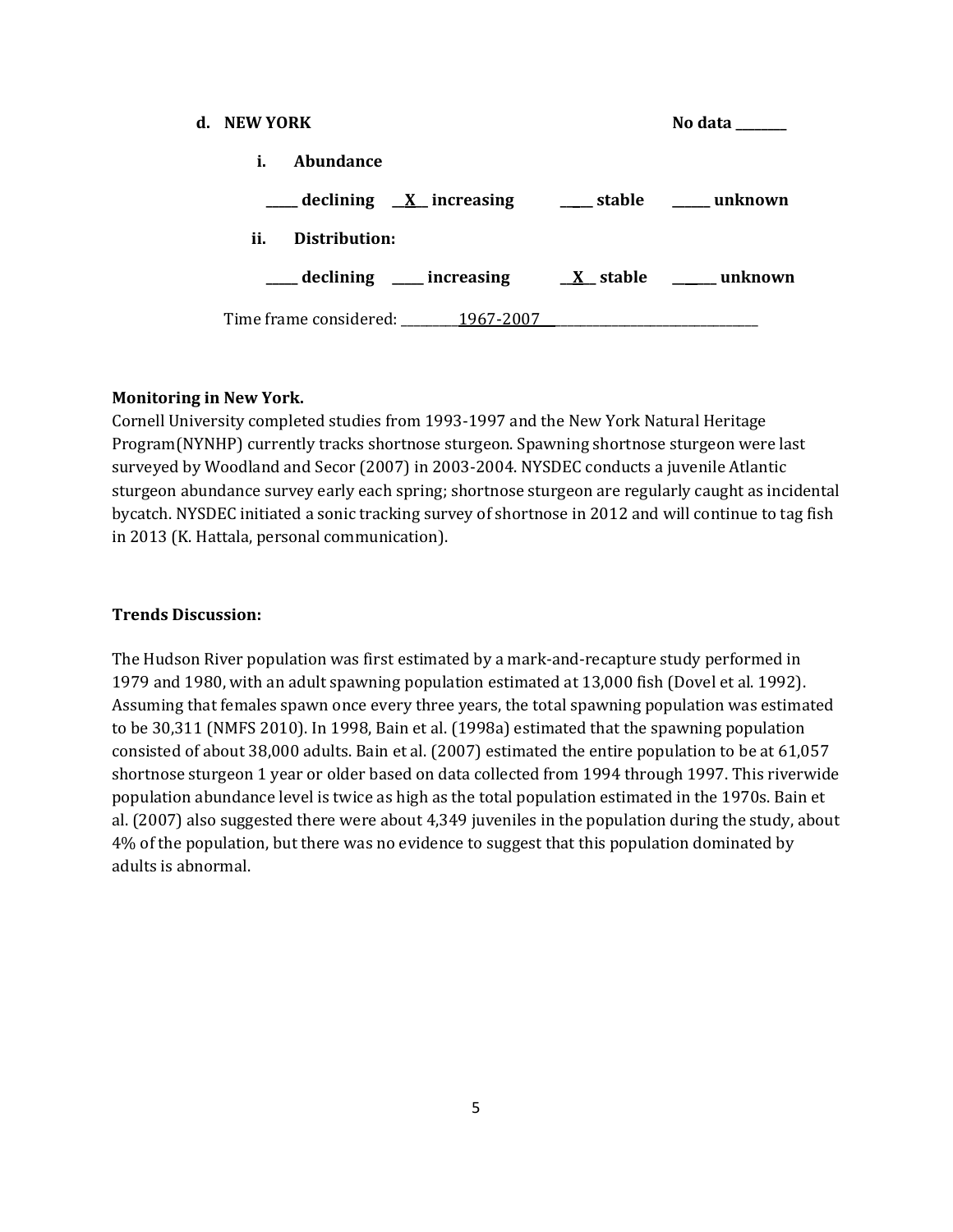

**Figure 1**. Coastal distribution of shortnose sturgeon in the Mid-Atlantic Bight (Gilbert 1989).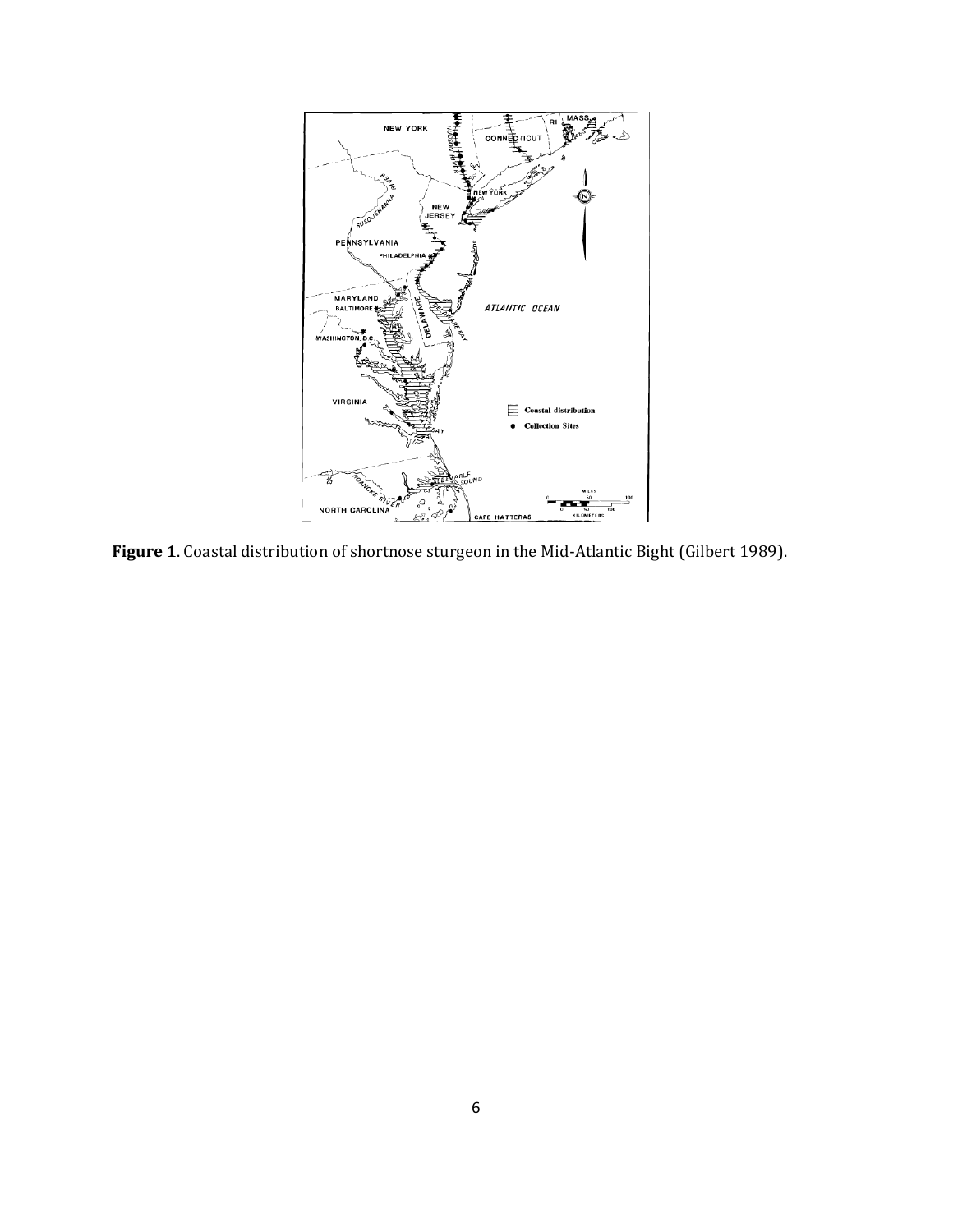

**Figure 2**. Map of the Hudson River estuary with key habitats and the salinity zones of the system (Bain et al. 2007).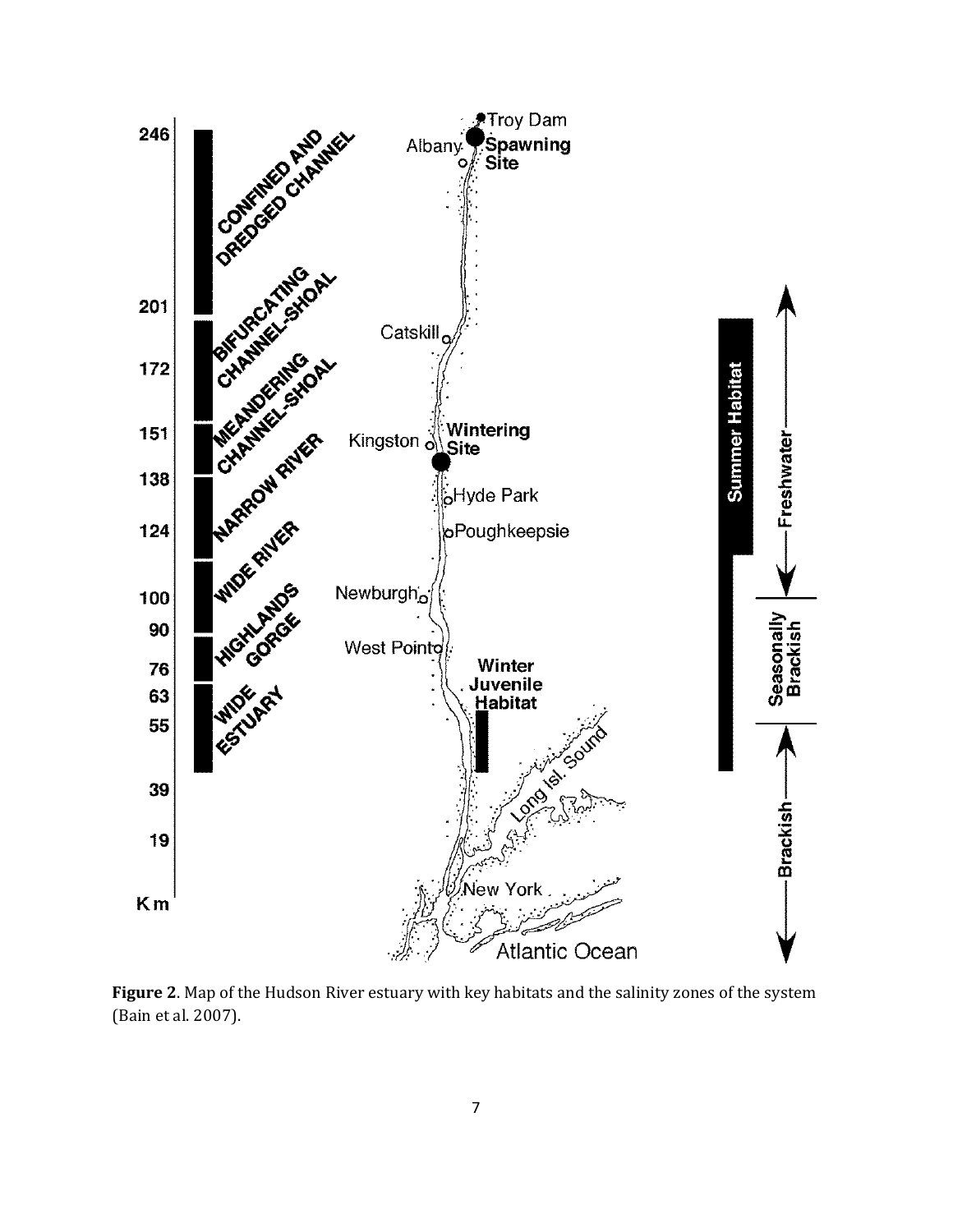

Figure 3. Stock estimates and abundance trend for Hudson River shortnose sturgeon population in the 1980s and 1990s. The paired symbols of circles (means) show the results of population estimates. The catch per unit effort histogram bars are the average catch of shortnose sturgeon per trawl haul in a riverwide fish survey conducted annually by the Hudson River electric utilities (Bain et al. 2007).

# **III. New York Rarity, if known:**

| Historic                       | # of Animals | # of Locations | % of State |
|--------------------------------|--------------|----------------|------------|
| prior to 1970<br>prior to 1980 | 13.000*      |                |            |
| prior to 1990                  |              |                |            |

\*spawning population

# **Details of historic occurrence:**

Shortnose sturgeon formerly occurred as far north as Cohoes Falls at the mouth of the Mohawk (NYNHP 2011). This species was present in the Hudson when Dutch settlers first explored the River, but it wasn't until the 1930s that an effort was made to understand the life history of the shortnose sturgeon (Dovel et al. 1992, NOAA 2013). Only one extant and one historical spawning area are known (NYNHP 2011).

| Current           | # of Animals | # of Locations | % of State |
|-------------------|--------------|----------------|------------|
|                   | 61,057*      |                |            |
| *total population |              |                |            |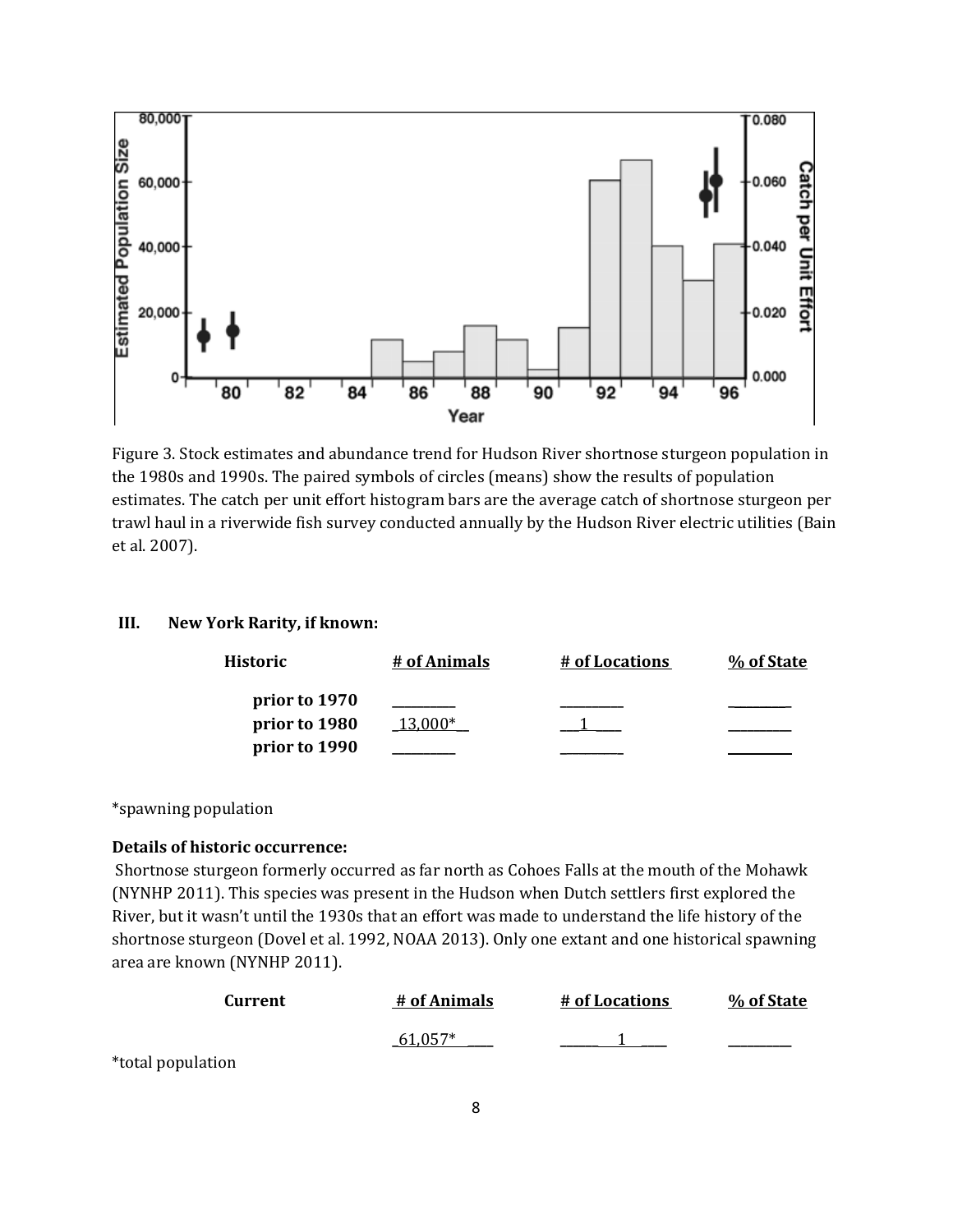# **Details of current occurrence:**

Shortnose sturgeon currently occur solely in the Hudson River, with one known spawning site (downstream of the Troy Dam) and two wintering sites (near Kingston and Haverstraw Bay) (Dovel et al. 1992).

# **New York's Contribution to Species North American Range:**

| % of NA Range in New York | <b>Classification of New York Range</b> |  |  |
|---------------------------|-----------------------------------------|--|--|
| $\frac{100}{2}$ (endemic) | X Core                                  |  |  |
| $-76-99$                  | __ Peripheral                           |  |  |
| $-51-75$                  | ___ Disjunct                            |  |  |
| $\frac{-26}{50}$          | Distance to core population:            |  |  |
| $1 - 25$                  |                                         |  |  |

# **IV. Primary Habitat or Community Type:**

- 1. Large/Great River
- 2. Estuarine Subtidal, Tidal River
- 3. Estuarine, Brackish Shallow Subtidal
- 4. Estuarine, Brackish Deep Subtidal

### **Habitat or Community Type Trend in New York:**

| <b>Declining</b>           | <u>X</u> Stable                     | <b>Increasing</b> | Unknown |  |
|----------------------------|-------------------------------------|-------------------|---------|--|
|                            | Time frame of decline/increase: ___ |                   |         |  |
| <b>Habitat Specialist?</b> |                                     | X Yes             | No.     |  |
| <b>Indicator Species?</b>  |                                     | <b>Yes</b>        | - No    |  |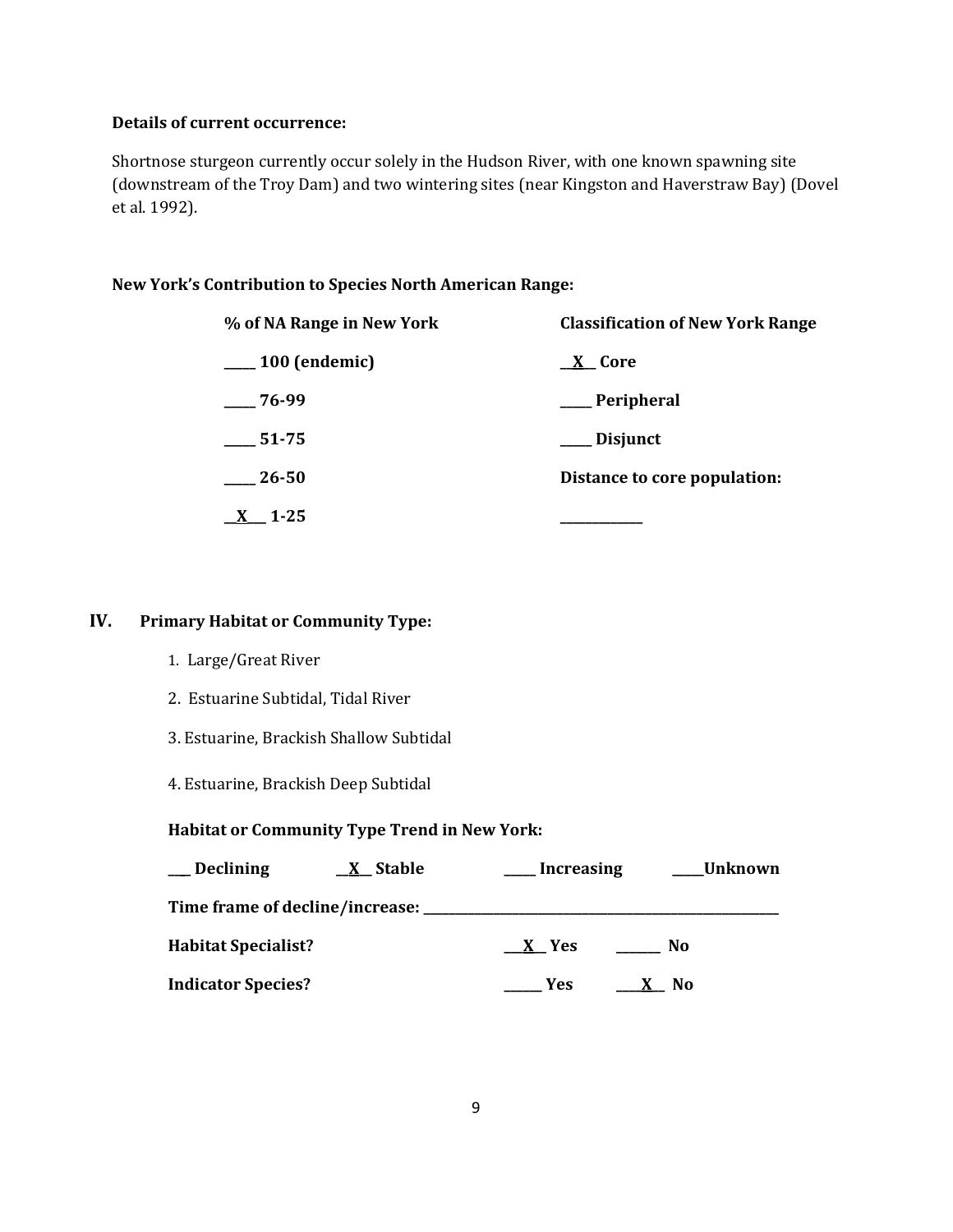#### **Habitat Discussion:**

New York's shortnose sturgeon population inhabits the entire Hudson River estuary, below the Federal Dam at Troy, consisting of 245 kilometers of tidal freshwater river and brackish estuary habitats. Captures in coastal marine waters and non-natal rivers are rare, but have occurred (Bain et al. 2007). From late spring to early fall, shortnose sturgeon are dispersed throughout the channel habitats of this river-estuary. Both adults and juvenile fish tend to overwinter near the fresh/brackish water interface in the Haverstraw Bay region while mostly adults aggregate near Kingston (river kilometer 139) (Bain et al. 1998). Spawning occurs in between Coeymans and the Troy Dam in late April-May. Once eggs hatch, larvae disperse downstream; juvenile use much of the Hudson River estuary, commonly associated with deep waters and strong currents (Bain et al. 2007). Summer habitat for all life stages is dispersed throughout much of the estuary in the midriver region. See Figure 2 for the best known overwintering, spawning, and summer sites in the Hudson River.

### **New York Species Demographics and Life History**

|  | X Breeder in New York |  |  |
|--|-----------------------|--|--|
|--|-----------------------|--|--|

**\_\_X\_\_ Summer Resident**

- **\_\_X\_\_ Winter Resident**
- **\_\_X\_\_ Amphidromous**

**\_\_\_\_\_ Non-breeder in New York**

- **\_\_\_\_\_ Summer Resident**
- **\_\_\_\_\_ Winter Resident**
- **\_\_\_\_\_ Catadromous**
- **\_\_\_\_\_ Migratory only**
- **\_\_\_\_\_Unknown**

**Species Demographics and Life History Discussion:**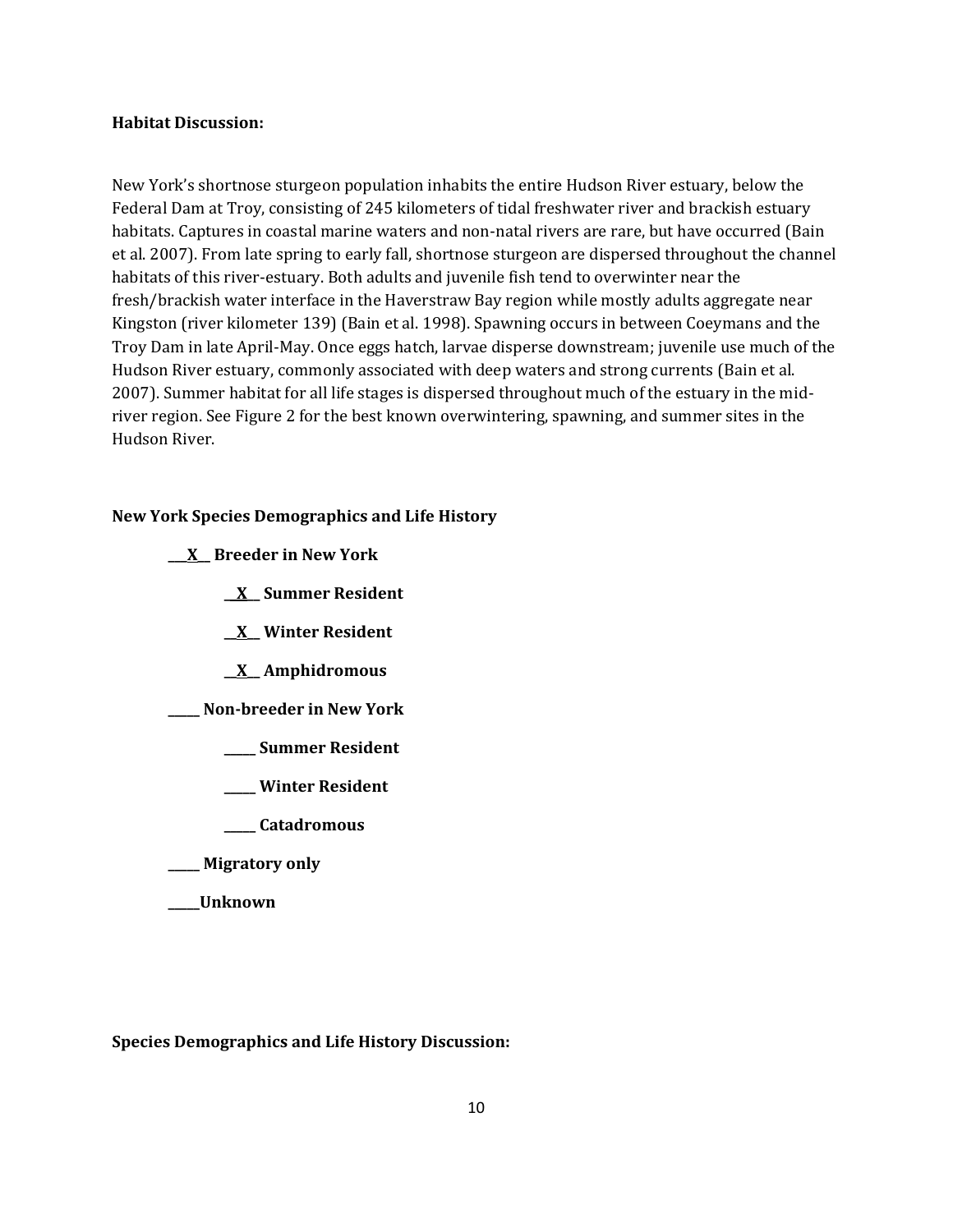The shortnose sturgeon is a long lived species, with the oldest female recorded at 67 years and the oldest known male at 32 years. Age of maturation depends on sex of the fish and latitude, with first spawning estimated at 3-4 years for males and 6-8 years for females in the Hudson River (Dadswell et al. 1984, Gilbert 1989). Adults of both sexes spawn intermittently, although some males in the Hudson may spawn annually (Dovel et al. 1992). Males seem to spawn every other year and females every three to five years, substantially curtailing reproductive rates compared to annual spawners. Females lay between 40,000-200,000 eggs which hatch in approximately 13 days (Gilbert 1989). Eggs adhere to solid objects on the river bottom; newly hatched fry are poor swimmers, drifting with the currents along the bottom. As they grow and mature, they disperse downriver to juvenile nursery habitats in more brackish parts of the lower Hudson (Bain et al. 1998). Adult sturgeon migrate upriver from their overwintering sites to freshwater spawning sites from the Troy Dam to Coeymans in late April-May (see Figure 2 for best known locations of overwintering and spawning sites).

#### **V. Threats:**

When the shortnose sturgeon was listed as endangered in 1967, pollution, habitat loss from damming, and commercial exploitation data were the main causes of declining populations along the Atlantic Coast (U.S. Fish and Wildlife Service 2003, Carlson 1986). Although probably not threatened at current population levels in New York, this species remains vulnerable due to low reproductive rates, the introduction of exotic species, and potential new pollution problems (NYNHP 2011). Portions of foraging and spawning habitat are subject to periodic dredging to maintain navigation from the New York Harbor to the Port of Albany, but these Army Corps Of Engineers dredging activities are limited to windows when shortnose sturgeon are least likely to be present in the particular river reaches (NMFS 2011). The Hudson has long had a history of water pollution and PCB sediments are found the entire length of the estuary to New York harbor (NMFS 2011). Discharge from sewage treatment plants and pollution from other sources are potential threats that could lead to reduced immunity due to fin rot (Dovel et al. 1992). Their long life span and benthic predator lifestyle predisposes shortnose sturgeons to the effects of bioaccumulation of pollutants (NMFS 2010). Dams cut off upriver spawning areas and alter stream flow and temperature while dredging of channels can harm populations directly by sucking fish into the drag-arms and impeller pumps and potentially destroy feeding and spawning areas by removing benthic substrates (NMFS 2010).

Shortnose sturgeon was classified as "extremely vulnerable" to predicted climate change in an assessment of vulnerability conducted by the New York Natural Heritage Program (Schlesinger et al. 2011).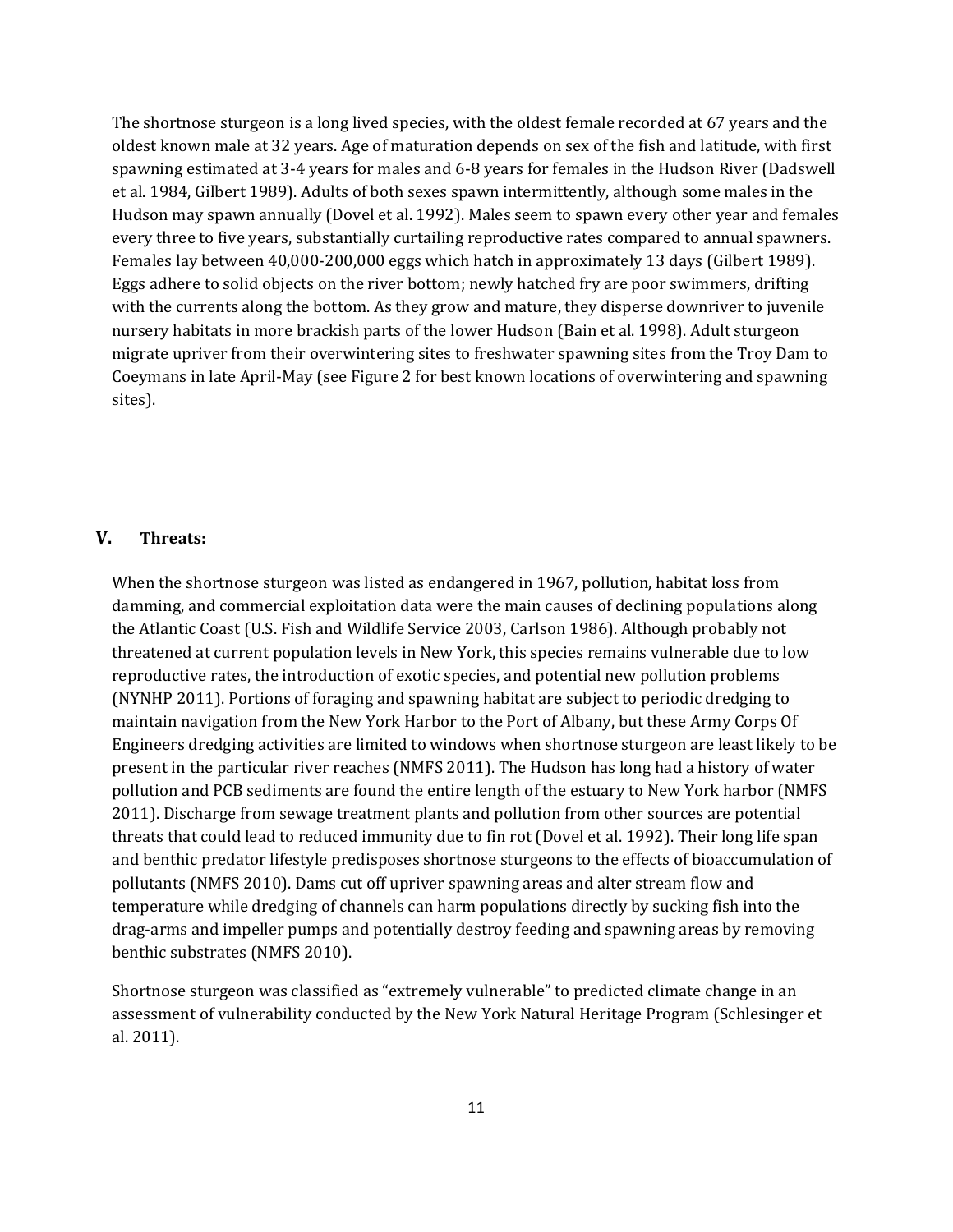# **Are there regulatory mechanisms that protect the species or its habitat in New York?**

**\_\_\_\_\_\_\_ No \_\_\_\_\_ Unknown \_\_\_X\_\_ Yes** 

The shortnose sturgeon is listed as an endangered species in New York and is protected by Environmental Conservation Law (ECL) section 11-0535 and the New York Code of Rules and Regulations (6 NYCRR Part 182). A permit is required for any proposed project that may result in a take of a species listed as Threatened or Endangered, including, but not limited to, actions that may kill or harm individual animals or result in the adverse modification, degradation or destruction of habitat occupied by the listed species. It is also protected as a federally-listed endangered species and due to their federal listing, there are no legal fisheries or by-catch allowances in U.S. waters.

# **Describe knowledge of management/conservation actions that are needed for recovery/conservation, or to eliminate, minimize, or compensate for the identified threats:**

A recovery plan was developed in 1998 by the National Marine Fisheries Service to guide states and federal agencies in the restoration of this species to prevent extinction and make the loss of genetic diversity unlikely so they no longer require protection under the ESA (Friedland and Kynard 2004). Recovery priorities vary among the population because not all segments experience the same problems or receive the same level of research. The plan mentions assessments of growth, reproductive success and anthropogenic impacts as needed research for the Hudson River population.

Studies should be done periodically in the Hudson River to estimate adult population size and annual indices of relative abundance to maintain stock at current high levels of abundance. A shortnose sturgeon population consisting of 10,000 spawning adults is considered large enough to be at a low risk of extinction by the NOAA and adequate for delisting under the Endangered Species Act. Recent population estimates exceed this level by a wide margin, indicating recovery of the Hudson River shortnose sturgeon population, therefore some researchers suggest considering delisting for the Hudson population (Bain et al. 2007). Dredge projects or any other development projects in the Hudson River estuary should be monitored for potential impacts. Protecting water quality, maintaining depth, and preventing dredge spoil dumping are also recommended by the National Marine Fisheries Service (NMFS)(2010).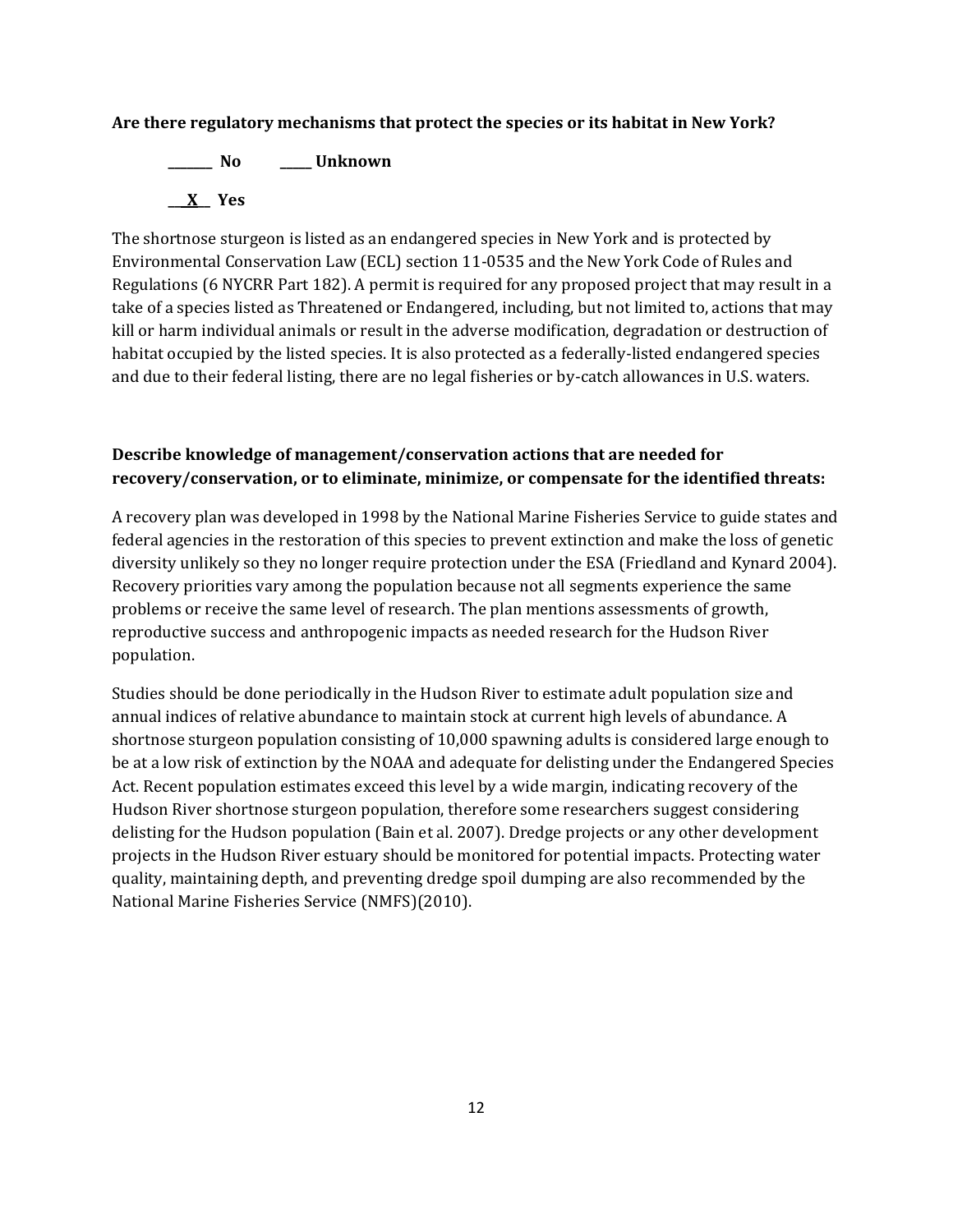# **VI. References**

Bain M.B., Haley N., Peterson D.L., Arend K.K., and K.E. Mills. 2007. Recovery of a US Endangered Fish. PLoS ONE 2(1): e168. doi:10.1371/journal.pone.0000168

Bain, M.B., D.L. Peterson, and K.K. Arend. 1998. Population Status of Shortnose Sturgeon in the Hudson River. Final Report to NMFS and US Army Corps Engineers, and Hudson River Foundation. Cornell Univ., Ithaca, NY. 51p.

Carlson, D.M. 1986. A review of population characteristics of the shortnose sturgeon in the Hudson River. New York State Department of Environmental Conservation. Stamford, NY.

Dadswell, M.J., B.D. Taubert, T.S. Squiers, D.M. Marchette, and J. Buckley. 1984. Synopsis of biological data on Shortnose Sturgeon, *Acipenser brevirostrum,* LeSueur 1818. NOAA Technical Report NMFS-14, FAO Fisheries Synopsis No. 140. 45p.

Dovel, W.L., A.W. Pekovitch, and T.J. Berggren. 1992, Biology of the shortnose sturgeon (Acipenser brevirostrum Lesueur, 1818) in the Hudson River estuary, New York. C.L. Smith (editor), in Estuarine Research in the 1980s. State University of New York Press, Albany, New York. 187-227p.

Friedland, K.D. and B. Kynard. 2004. *Acipenser brevirostum*. In: IUCN 2012. IUCN Red List of Threatened Species. Version 2012.2. Accessed 4 March 2013.

Gilbert, C.R. 1989. Species profiles: life histories and environmental requirements of coastal fishes and invertebrates (Mid-Atlantic Bight)- Atlantic and shortnose sturgeons. U.S. Fish Wildl. Serv. Biol. Rep. 82(11.122). U.S. Army Corps of Engineers TR EL-82-4. 28p.

National Marine Fisheries Service (NMFS). 2010. Biological assessment of the shortnose sturgeon (*Acipenser brevirostrum*). Prepared by the Shortnose Sturgeon Status Review Team for the National Marine Fisheries Service, National Oceanic and Atmospheric Administration. 417p.

National Marine Fisheries Service (NMFS). 1998. Recovery Plan for the Shortnose Sturgeon (*Acipenser brevirostrum*). Prepared by the Shortnose Sturgeon Recovery Team for the National Marine Fisheries Service, Silver Spring, Maryland. 104p.

New York Natural Heritage Program (NYNHP). 2011. Online Conservation Guide for *Acipenser brevirostrum*. Available from: http://www.acris.nynhp.org/guide.php?id=7168. Accessed March 4th, 2013.

National Oceanic and Atmospheric Administration (NOAA). 2013. Shortnose sturgeon (*Acipenser brevirostrum*). NOAA Fact Sheet. Updated February 27, 2013. <http://www.nmfs.noaa.gov/pr/ species/fish/shortnosesturgeon.htm>

NatureServe. 2012. NatureServe Explorer: An online encyclopedia of life [shortnose sturgeon]. Version 7.1. NatureServe, Arlington, Virginia. <http://www.natureserve.org/explorer>. Accessed 4 March, 2013.